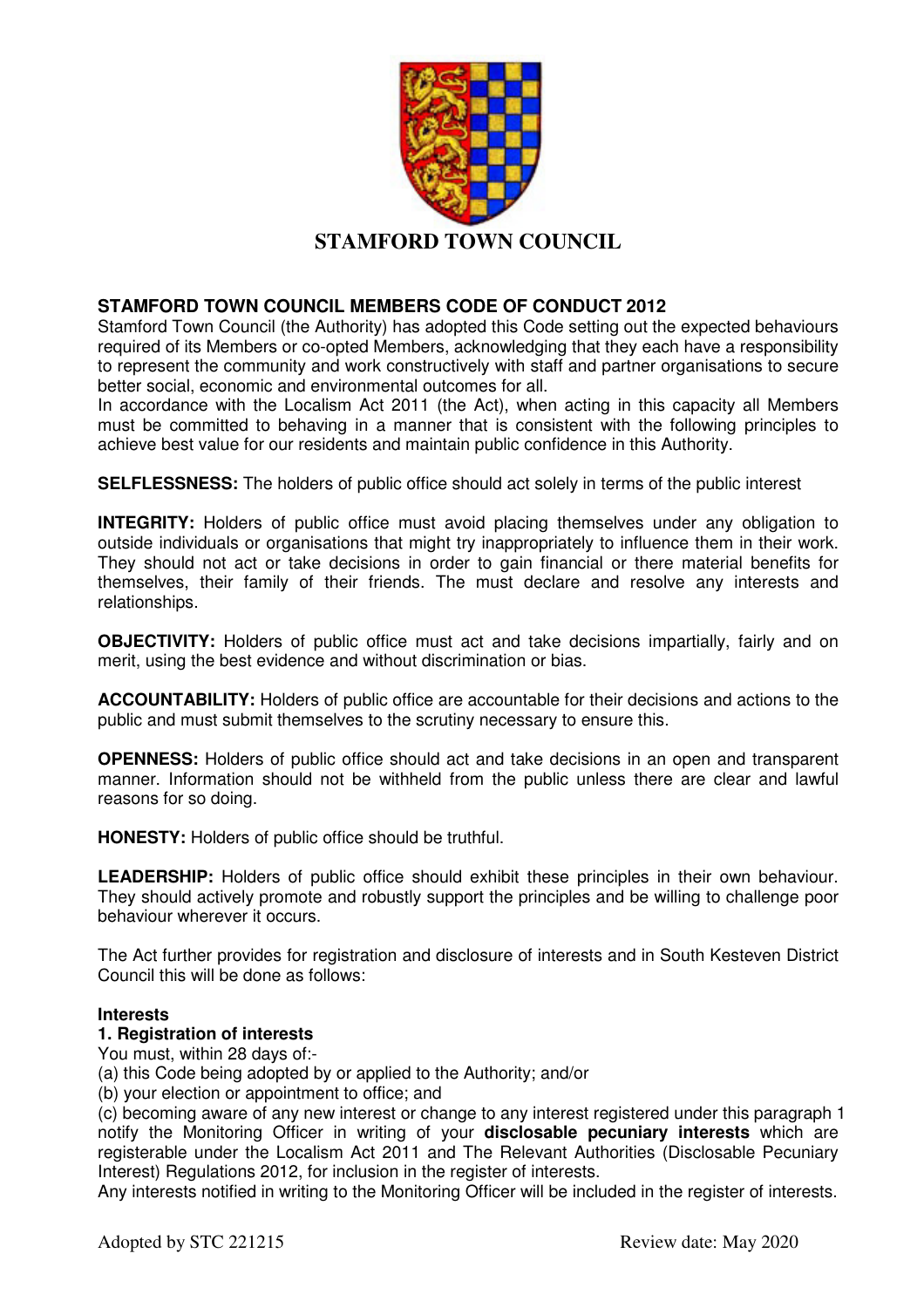

# **STAMFORD TOWN COUNCIL**

A copy of the register will be available for public inspection and will be published on the Authority's website.

### **2. Disclosure of Interests**

If you have an interest described in paragraph 1 above and if you are aware or ought reasonably to be aware of the existence of an interest described at clause 2.1 below, and you attend a meeting of your authority at which the matter in which you have an interest is considered, you must disclose to that meeting the existence and nature of that interest at the commencement of that consideration or when the interest becomes apparent.

2.1 Any interest in any business of your authority:

- where a decision in relation to that business might reasonably be regarded as affecting your well-being or financial position or the well-being or financial position of a **relevant person** to a greater extent than the majority of other council tax payers, ratepayers or inhabitants of the electoral division or ward, as the case may be, affected by the decision, or
- it relates to or is likely to affect any of the interests you have registered as a disclosable pecuniary interest; and
- the interest is one which a member of the public with knowledge of the relevant facts would reasonably regard as so significant that it is likely to prejudice your judgement of the public interest

You may not participate in any discussion of the matter or any vote taken on the matter at the meeting.

2.2 In paragraph 2.1, **a relevant person** is—

• a member of your family or any person with whom you have a close association, their employers or people they are in partnership with, companies of which they are directors or in which they hold a beneficial interest in any class of securities exceeding the nominal value of £25,000. Or one hundredth of the total issued share capital of that company.

#### **3 Sensitive interests**

3.1 Where you consider that disclosure or registration of the details of an interest could, for whatever reason, be sensitive and the Monitoring Officer agrees, if the interest is entered on the register, copies of the register that are made available for inspection and any published version of the register will exclude details of the sensitive interest, but may state that you have an interest, the details of which are withheld.

#### 4. **Attendance at meetings**

4.1 Council Procedure Rule requires you to leave the room where the meeting is held while any discussion or voting takes place where you have an interest described in paragraphs 1 or 2.1 above.

4.2 Where you have an interest in any business of the Authority described in paragraph 2.1 above, you may attend a meeting but only for the purpose of making representations, answering questions or giving evidence relating to the business, provided that the public are also allowed to attend the meeting for the same purpose, whether under a statutory right or otherwise and you leave the room where the meeting is held immediately after making representations, answering questions or giving evidence.